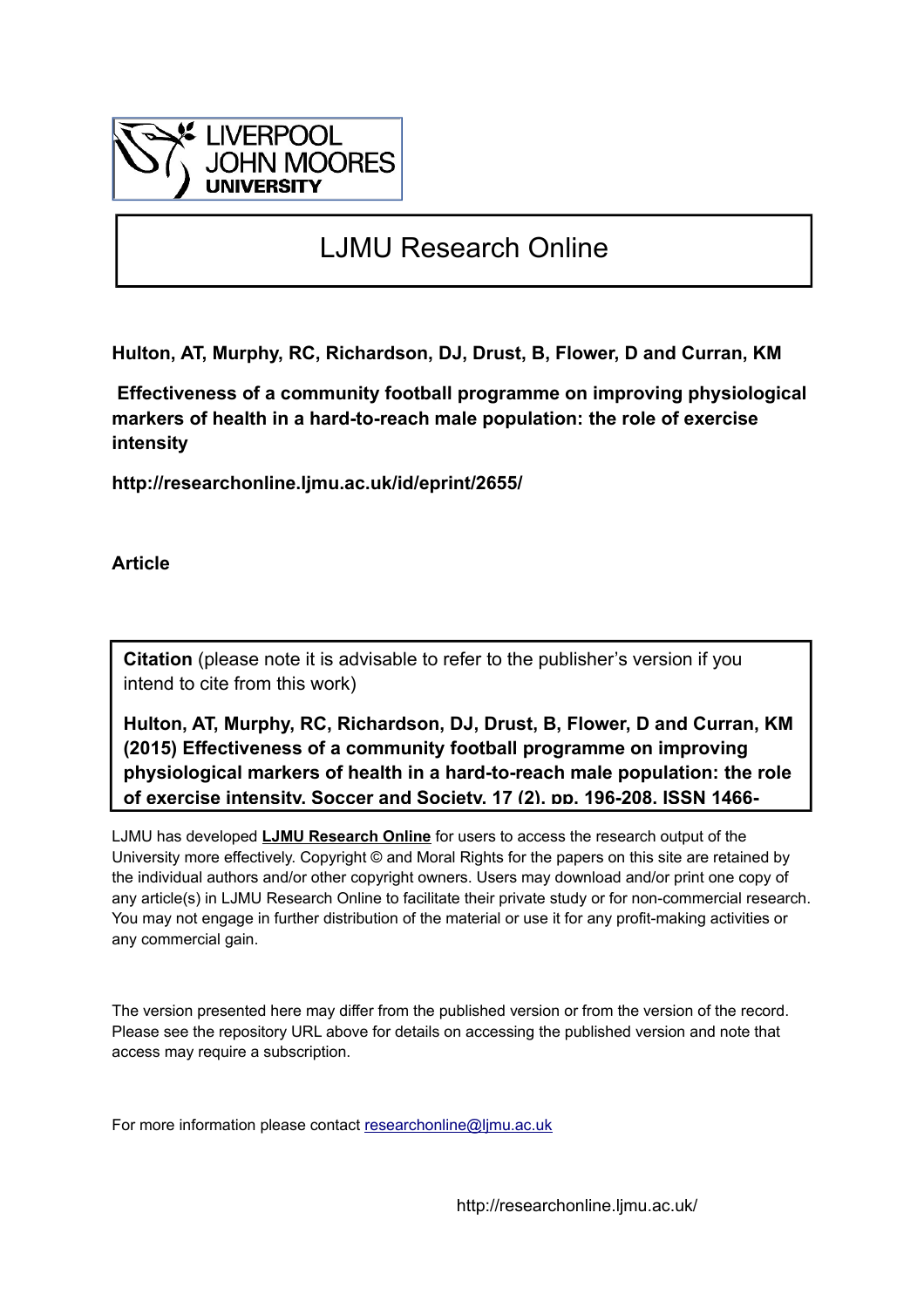# **Effectiveness of a Community Football Programme on Improving Physiological Markers of Health in a Hard-To-Reach Male Population: The Role of Exercise Intensity.**

Andrew Thomas Hulton<sup>\*a</sup>, David Flower<sup>b</sup>, Rebecca Catherine Murphy<sup>a</sup>, Dave Richardson<sup>a</sup>, Barry Drust<sup>a</sup>, Kathryn Curran<sup>c</sup>.

a The Football Exchange, Research Institute for Sport and Exercise Sciences, Liverpool John Moores University, Liverpool, UK b Everton Football Club, UK

c Carnegie Faculty, Centre for Active Lifestyles, Leeds Metropolitan University, Leeds, UK

#### **Abstract**

The present study evaluated the effectiveness of participation in recreational football during a community health programme, on physiological markers of health within a hard to reach (HTR) population. Nine men (Age: 33+9 years, Mass: 75.4+13.7 kg, Height: 1.74+0.07m and Body Fat: 19±2%) were recruited to participate in the study in collaboration with an English Premier League Football Club. Participants completed the 12-week football-based programme which included two coached football sessions each week. Physiological tests for blood pressure, resting heart rate, cholesterol and an anthropometrical test for body composition were completed at 3 time points during the study (Weeks-1, 6 and 12) in an attempt to evaluate the impact of the intervention on health. During each training session, measurements of intensity (%HR<sub>max</sub>, identified from the yoyo intermittent level 1 test), duration and rating of perceived exertion were made. The 12-week programme (mean  $HR_{max}$  throughout programme = 75 $\pm$ 4% beats.min<sup>-1</sup>; mean RPE throughout programme = 6±1) elicited few changes in physiological markers of health with the only significant change been a decrease in resting heart rate from weeks  $6 - 12$  (87 $\pm$ 22 beats.min<sup>-1</sup> at week-6, to 72 $\pm$ 17 beats.min<sup>-1</sup>; p<0.05). This data would suggest that the current community football-related health project was not effective in improving physiological markers of health, but was able to maintain their level of health. A lack of improvement may be due to the low intensity of sessions and a lack of coach education for the promotion of sessions that aim to improve health.

\*Corresponding author. Email: [a.t.hulton@ljmu.ac.uk](mailto:a.t.hulton@ljmu.ac.uk)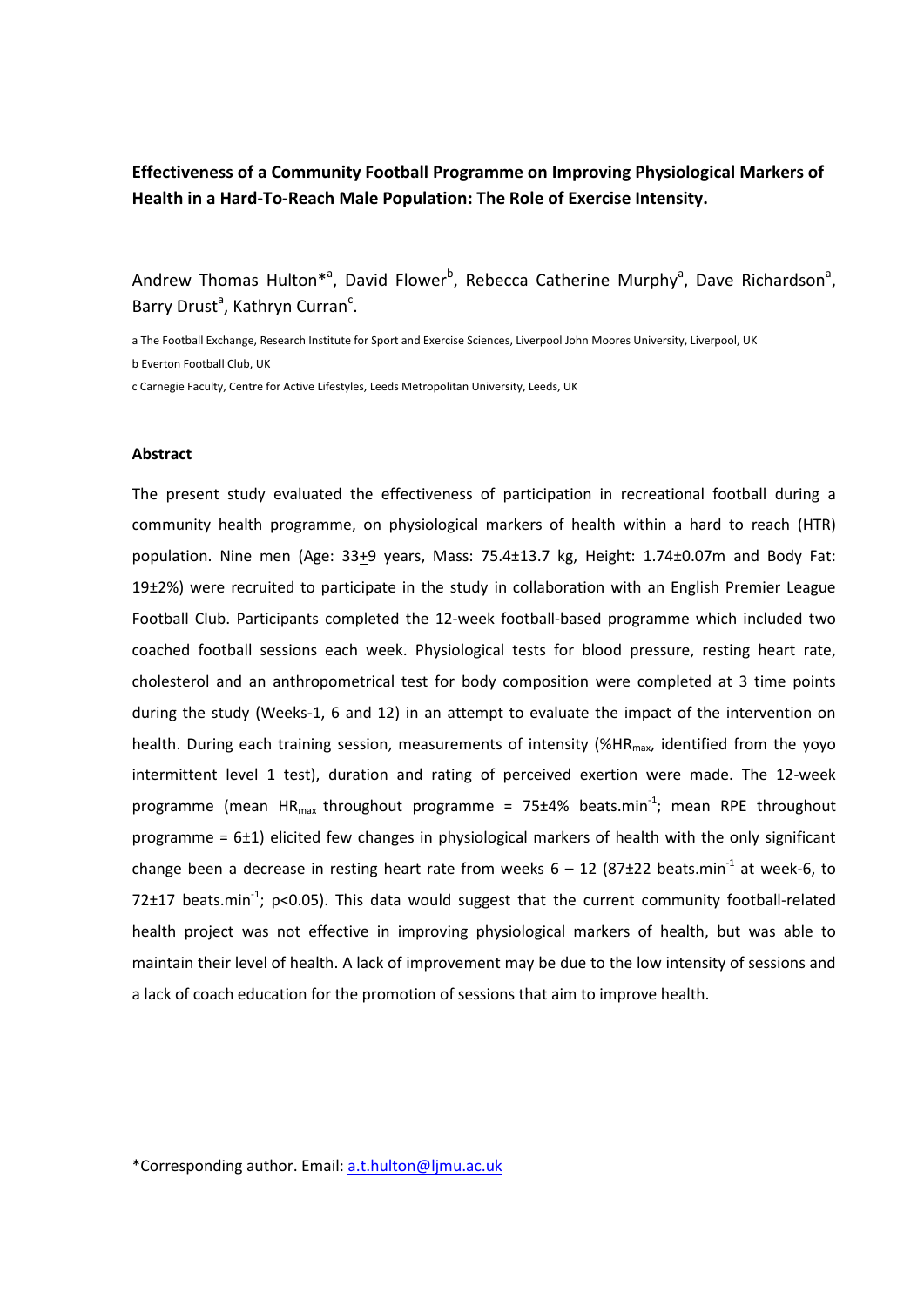## **Introduction**

The uptake of traditional health services (General Practices) by men is a cause for concern amongst public health professionals in the UK<sup>1</sup>. Individuals from hard-to-reach (HTR) populations experience difficulty engaging in physical activity for a sustained period of time<sup>2</sup>. Hard-to-reach populations are those who are difficult to access due to a specific factor that characterises its members (homeless people, prostitutes, drug addicts), which results in marginalization and restricted access to appropriate health care due to social barriers created by ignorance, prejudice and discrimination<sup>3</sup>from the general population. Targeting health intervention is therefore an important factor in engaging HTR male populations who may be predisposed to cardiovascular health concerns<sup>4</sup>.

Interventions that use popular sports such as football as the exercise stimulus have been developed as a way to engage with HTR populations. Football may have a great potential to act as a health promotion tool as a consequence of its ability to improve the motivational and social factors associated with its participation when compared to more traditional types of exercise interventions such as continuous moderate intensity running<sup>5</sup>. In order to remove the barriers for male participation it has been suggested<sup>6</sup> that sports groups may serve as the most appropriate community setting for these populations, as traditional health care advice is typically dominated by female friendly practises which make male populations regard themselves as intruders<sup>7</sup>. Until recently few studies have investigated the health effects of football training, small sided game(SSG) play and match play<sup>8</sup>. These investigations, typically conducted over 12 weeks with two-three 60 min sessions per week, have shown positive health benefits linked to football participation such as muscular hypertrophy and increases in strength<sup>9</sup>, a decrease in blood pressure<sup>10</sup>, decreases in total fat mass<sup>11</sup> as well as increases in $\dot{V}0_{2\text{max}}$ <sup>12</sup>. Therefore there may be a potential for football to remove the social barriers commonly perceived by the HTR population, and allow these interventions to provide the many health benefits observed within the literature.

Research into the health effects of recreational football<sup>13</sup> to date has typically employed well controlled experimental designs that predominately utilise carefully prescribed football-related activities. Furthermore, participants within these investigations are typically healthy and untrained who volunteer for the research. Such programmes are also typified by high levels of compliance to study requirements and regular attendance at sessions throughout the training programme. Golay *et*  al. (2013) suggested<sup>14</sup> that 'real life' participation in such programmes or trials do not necessarily reflect study cohorts and can be influenced from factors outside the realm of the programme or trial. The framework employed within much of the previous literature may therefore not reflect the reality of provision within a typical community-based programme that uses skills coaches to deliver football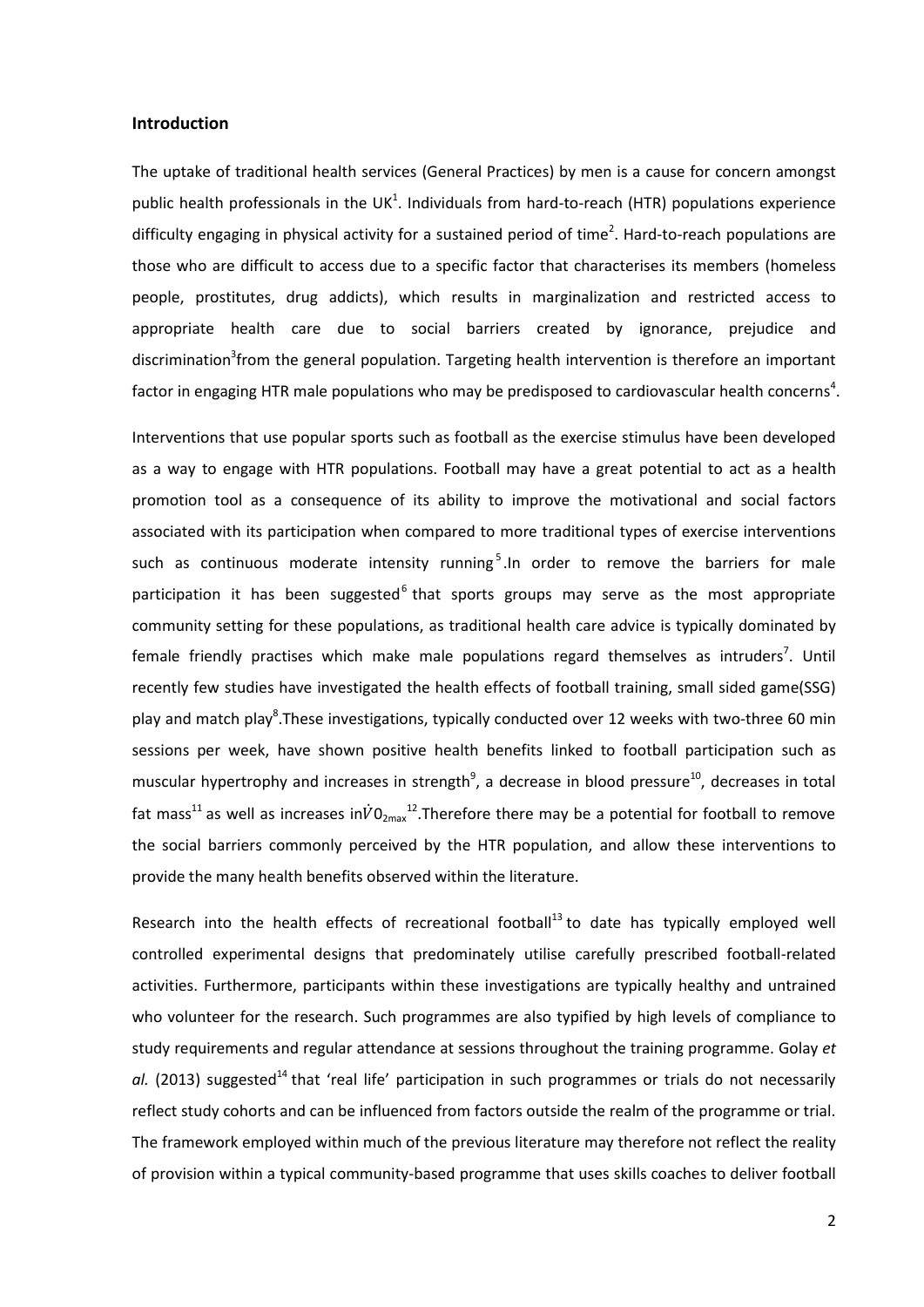sessions as a vehicle for health promotion. Such programmes, where the structure of training activities and the level of participant commitment may be more varied, may have the potential to reduce the effectiveness of football-based interventions. These concerns could be further amplified by participants from HTR populations who decline formal treatment, lack motivation and lead unconventional lifestyles.

The present study aimed to evaluate the effectiveness of regular participation in recreational football, as part of a Football in the Community (FitC) health programme, on markers of health within a hardto-reach population.

## **Materials and Methods**

### *Experimental Design*

All participants were involved in a 12-week football-coached intervention programme. Two football sessions lasting 120 minutes in duration were completed each week as the exercise stimulus, with heart rate (HR) continually monitored to measure exercise intensity, following the measurement of  $HR<sub>max</sub>$  (described below). To evaluate the health impact of the intervention health related physiological testing was completed at 3 time points during the study (Weeks-1, 6 and 12).This included body composition, blood pressure and cholesterol. Participants were familiarised with the training programme, testing procedures and gave their written informed consent to participate in the study and provide all additional measurements in accordance with the ethical clearance provided by the Universities ethics committee prior to the study completion.

## *Participants*

Nine men (Age: 33±9 years, Mass: 75.4±13.7 kg, Height: 1.74±0.07m and Body Fat: 19±2%) were recruited to participate in the study from a men's homeless shelter and a drug addiction service, who were already in partnership with the FitC health programme at an English Premier League Football Club. Participants were recruited using a variety of mechanisms including face-to-face engagement, phone calls, referrals from service staff and word of mouth. The majority of the participants were smokers, had a history of drug-use (though were recovering and had not taken drugs for at least 6 months) and did not regularly participate in any form of structured physical exercise. Participants were deemed healthy and able to participate following responses given to standardised health questions. These included previous and current medical information around cardio-respiratory, bone and joint health.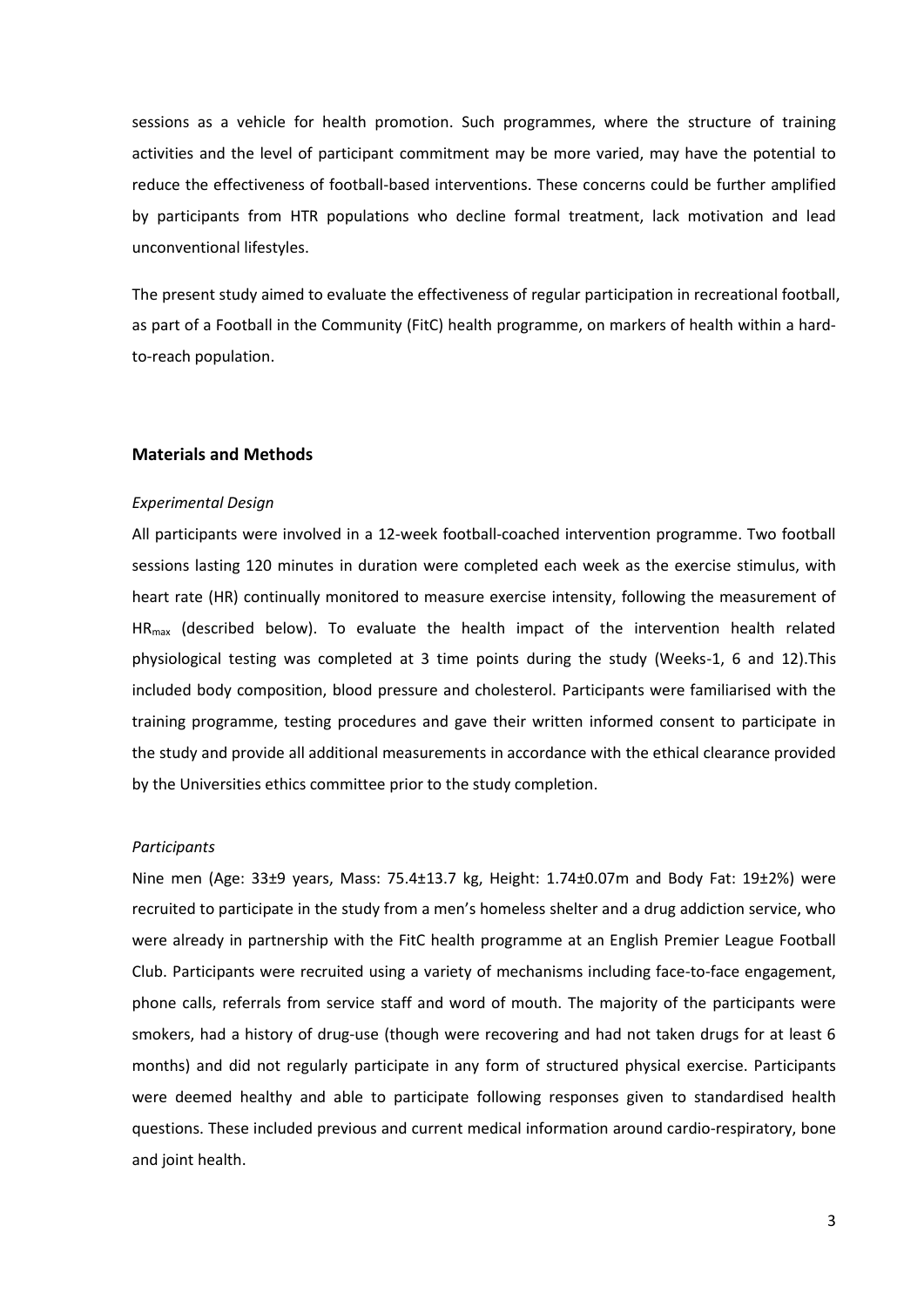In total, 20 participants signed up to the programme, however, 11 dropped out during the course of the study leaving the final sample to comprise of 9 individuals. Reasons for participant drop out included: depression and mental health issues (causing a lack of engagement), lack of motivation to attend sessions, and trouble with local authorities. The average percentage of attendance of participants to training sessions throughout the programme was 84±7%. Reasons for non-attendance during the programme included: illness, injury, family issues and situational issues, such as lack of money to travel to the training venue and obligatory appointments with social workers.

### *Training Intervention*

Outdoor training was completed 2 times per week for 12 weeks on a 20m by 30m artificial pitch. Each training session was scheduled for 120 minutes. Football sessions were conducted by a qualified FitC coach and generally followed a similar format. Typically this involved a standardised 10-min warm-up comprised of gentle jogging, dynamic, football-related movements (e.g. side-steps, skipping, jumping and lunges), sprinting and dynamic and static stretching. Twenty to thirty min of technical practice(defined as: Individual or group practice covering technical elements under no pressure) was performed, followed by ~20-30 min of skills practice (defined as: Individual or group practice covering technical elements under opposed pressure), or possession games (defined as: Practice in which ball retention, rather than scoring a goal is the primary objective)<sup>15</sup>. The sessions were concluded with ~30-40 min of SSG (6v6, 5v5 or 4v4). Sessions differed from this format in weeks 1, 6 and 12 when physical fitness testing was completed during the first session of the week.

HR telemetry was continuously monitored throughout football sessions and was recorded every 5 seconds using HR monitors (Polar Team System, Polar, Kempele, Finland). The mean HR of each individual training activity (i.e. warm up, technical practice, skills/possession practice and SSG) was determined and used for analysis. The mean HR collected throughout the entire session provided an indication of the overall session intensity. Participant's' maximal HR ( $HR_{max}$ ) was determined from the HR peak recorded during the Yo-Yo Intermittent Endurance Level 1(Yo-Yo IE1) test. This enabled the collected HR data to also be expressed as a percentage of the individuals  $HR_{max}$ . Rating of perceived exertion (RPE) was collected at the end of each session and determined using Borg's CR10-scale<sup>16</sup>. Training load (RPE<sub>load</sub>) was determined by multiplying the training duration (minutes) by the session RPE, as previously described<sup>17</sup>. This RPE-based method of training load quantification has been shown to be a good indicator of internal training load in football<sup>18</sup>.

*Testing Procedures and Measurements*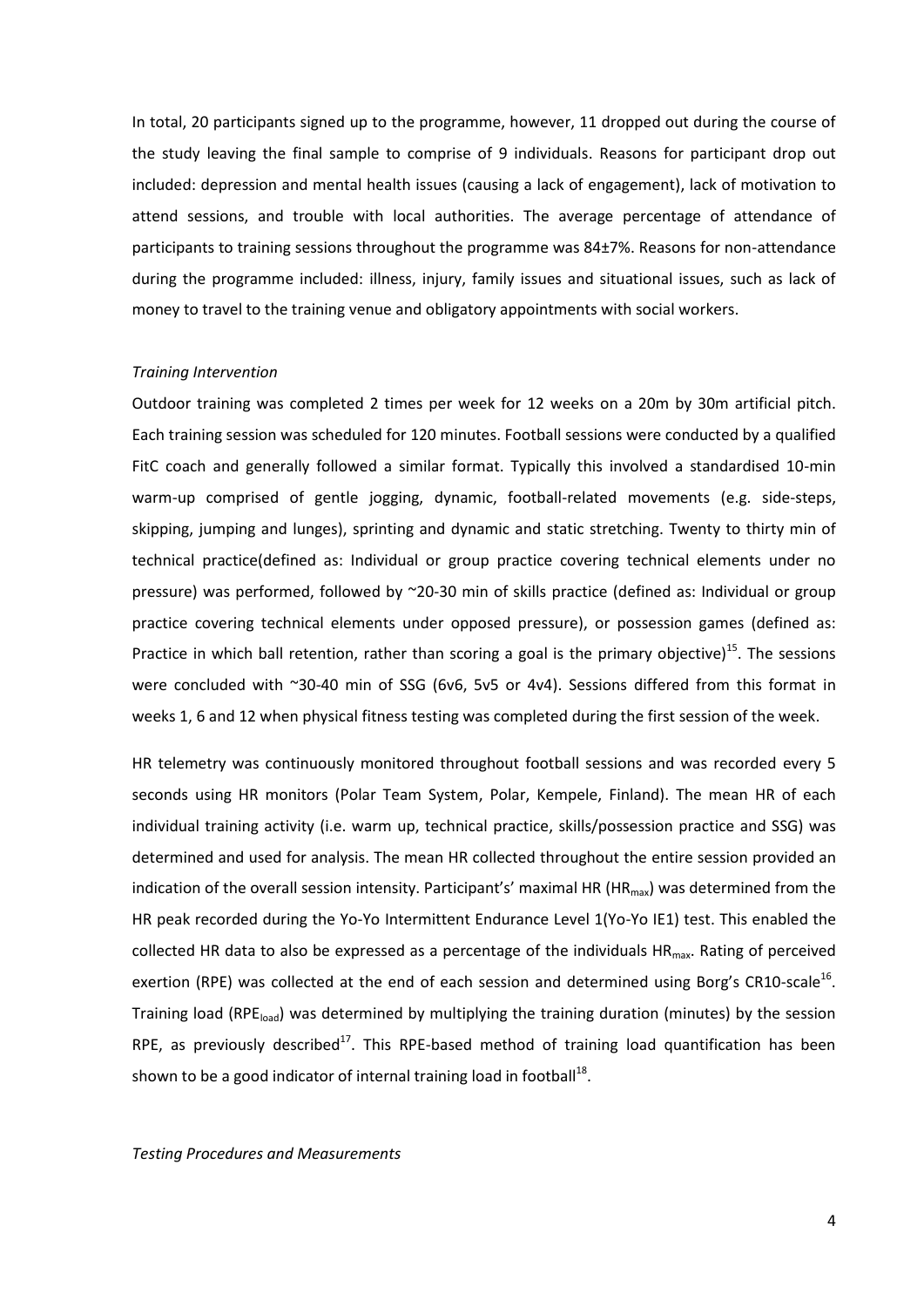Testing was completed 3 times during the study (Weeks 1, 6 and 12), with participant's attending the laboratory for health screening. All testing procedures were explained and demonstrated to participants prior to the completion of the assessment. Participant's body composition was assessed via Dual-energy X-ray Absorptiometry (DXA) (Hologic QDR Series Discovery A, Bedfored, MA). Height and mass measurements were taken according to the anthropometric profile recommended by the International Society for the advancement of Kinantropometry (ISAK)<sup>19</sup> using a Stadiometer (Seca, Germany) and electronic weighing scales (Seca, Hamburg, Germany). Blood pressure and resting heart rate were measured using an automatic upper arm blood pressure monitor (Dynamap, Critikon, UK) following a 5 min period of seated rest. Two measurements were recorded and an average calculated from this data for the final recorded measurement. Blood samples were obtained from the antecubital vein in 2mL syringes without heparin. Plasma from centrifuged samples was collected and stored at -20°C until subsequent analysis. High density lipoprotein (HDL), low density lipoprotein (LDL), triglycerides and total cholesterol were determined flourometrically on an automatic analyser (RX Daytona, Randox Laboratory, Antrim, UK). All samples were measured in duplicate following completion of the 12-week programme using the same commercially available enzymatic spectrophotometric assays (RX Daytona Analyzer, Randox Laboratories, Antrim, UK). Co-efficient of variation for these assay kits were 1.47%, 1.80%, 3.29% and 3.73% for HDL, LDL, triglycerides and total cholesterol respectively.

## *Statistics*

Data are presented as means ± standard deviation (SD). All data were assessed for the assumption of normality using the Shapiro-Wilks test for normality of distribution. Mauchly's test of sphericity was performed on all data to assess for the assumption of sphericity. However, no corrections were required following these assessments. Within-group data for all variables for pre-, mid- and posttesting (Weeks-1, -6, and -12) were evaluated by one-way analysis of variance on repeated measures (ANOVA). The level of statistical significance was set at P< 0.05. When a significant effect was detected, data were subsequently analysed using Bonferonni corrected pair-wise comparison posthoc test. All statistical analyses were carried out using SPSS Statistical Analysis Software (SPSS® Version 15.0.01 for Windows®, Chicago, Illinois, USA).

## **Results**

### *Physiological response to training*

Average heart rate during sessions across the 12 weeks was  $138\pm7$  beats.min<sup>-1</sup>. This corresponded to around 75 $\pm$ 4 %HR<sub>max</sub>. Average time spent >90% HR<sub>max</sub> for each session was 13  $\pm$  7 min (Table 1),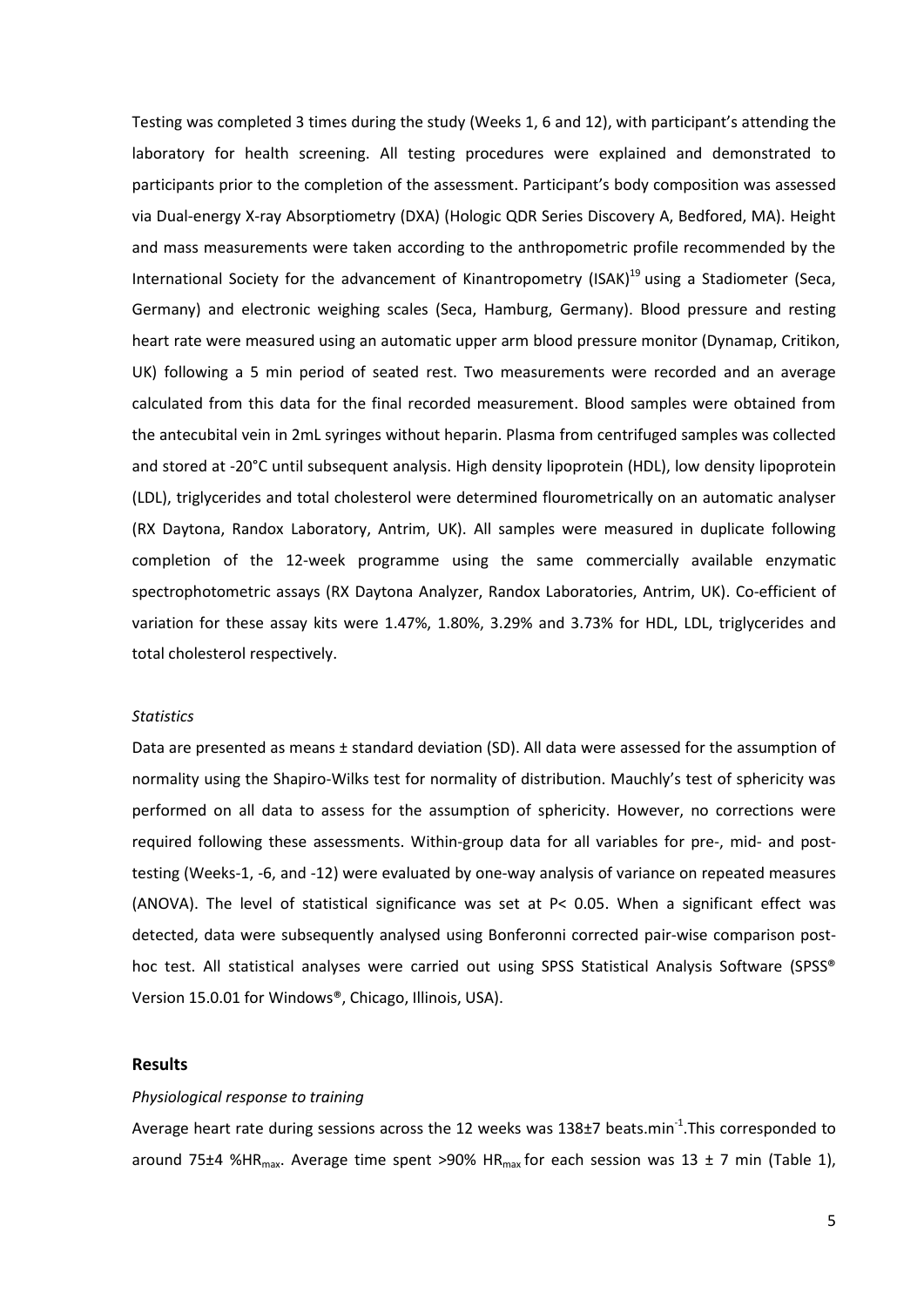corresponding to 15% of training time. Mean RPE for the sessions was 6±1 (VAS 1-10). This data gave an RPE<sub>load</sub> of 475±71 (Table 1). Average heart rate during the warm-up, technical practice, skills / possession practice and SSG were 67±6, 71±4, 76±5 and 82±7 %HR<sub>max</sub> respectively (Figure 1.). Figure 2 provides an individual insight into the sessional HR response for a typical training session.

### *Blood Pressure and Resting Heart Rate*

No differences (P=1.00) were observed for RHR between weeks-1 and -6. Resting heart rate did, however, change (P=0.008) from 87 $\pm$ 22 beats.min<sup>-1</sup> at week-6, to 72 $\pm$ 17 beats.min<sup>-1</sup> at week-12 (Table 2. and Figure 3.). No changes were observed in resting systolic (p=0.711) or diastolic (p=0.824) blood pressure following 12-weeks of training (Table 2.).

## *Body Composition and Blood Analysis*

No changes occurred over 12-weeks of training for total mass (p=0.144), fat (p=0.173) and lean mass (p=0.484), bone mineral density (BMD) (p=0.199) and %body fat (p=0.098) (Table 2.). Similarly, no changes were observed over 12-weeks of training for blood lipid markers, including HDL (p=0.187), LDL (p=0.487), triglycerides (p=0.541) and total cholesterol (p=0.108) (Table 3.).

## **Discussion**

The primary aim of the current investigation was to examine markers of health before and after a 12 week Football in the Community (FitC) health programme. The main finding was that 12-weeks of a recreational community based football training programme elicited little or no changes in physiological markers of health as reflected by HR, blood pressure, body composition and blood lipid profile.However, it could be suggested that the programme was successful in maintaining health, as the participants baseline data suggests that they were not especially unhealthy.The failure to find positive changes in health may be consequence of the myriad of problems associated with the delivery of such programmes within the community based setting (e.g. participant attendance). They may also be a result of the relatively low exercise intensity associated with the sessions included in the intervention. This intensity is probably a direct result of the organisation of the activities within the session. This may highlight the need for better coach education training for the delivery of community programmes.

The training programme included in the intervention had limited impact on a selected range of markers of health in our HTR population. No changes were observed in blood pressure, body composition (including; fat mass, lean mass, %body fat and BMD) and blood lipid profile. The findings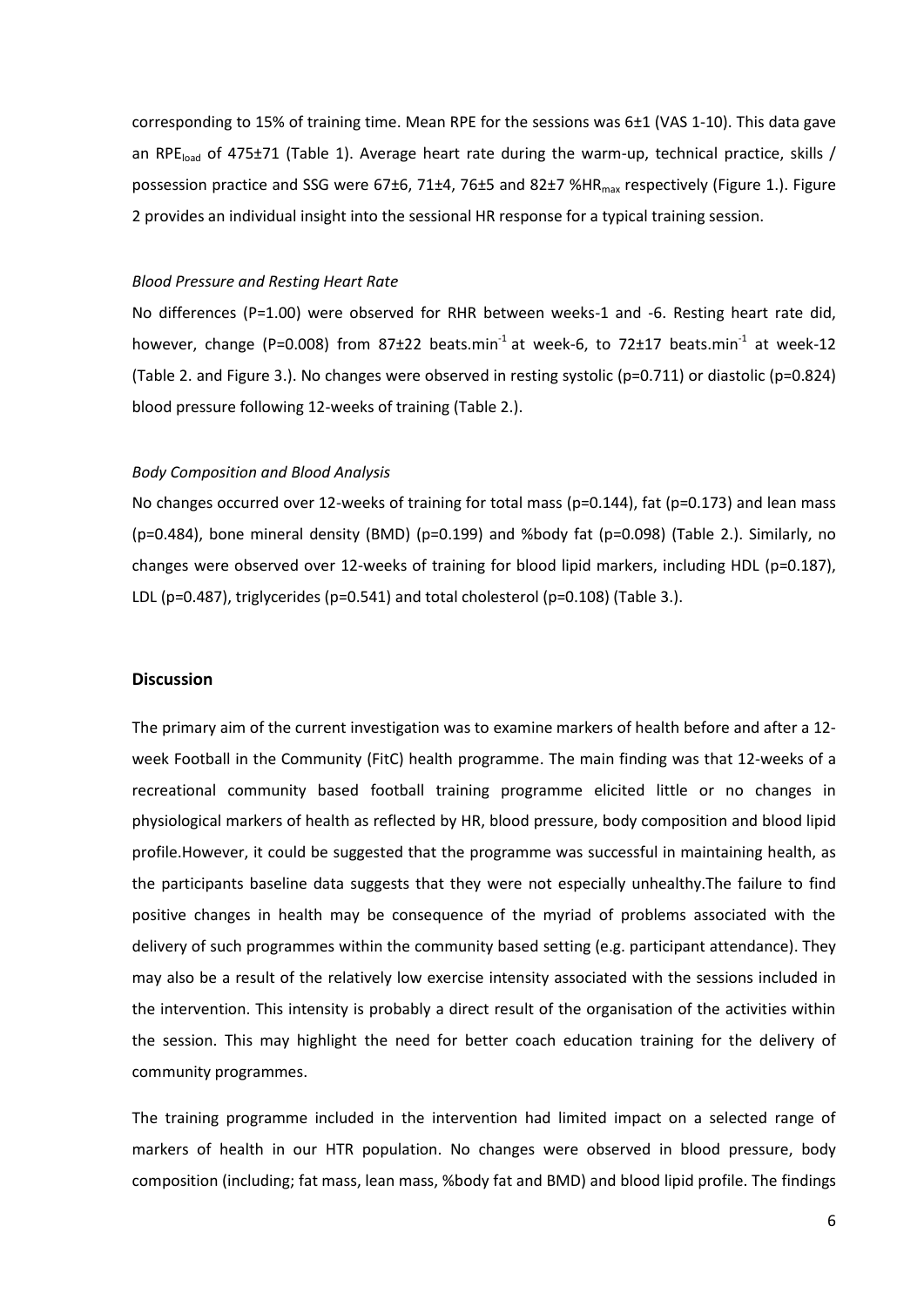in the current investigation are in contrast to previous research that indicated that recreational football training, with an approximate intensity of 80-85% generated during a 60-120 min session 2-3 times per week, was effective in reducing blood pressure. For example, previous investigations<sup>20</sup> have observed reductions in systolic and diastolic blood pressure of 8 and 5 mmHg respectively, following 12-weeks of training. Recent studies have also typically observed reductions in total mass, fat mass and % body fat as well as increases in leg muscle mass and BMD following a period of recreational football training<sup>21</sup>. This data is also in contrast to our findings. Resting HR was the only variable to decrease following 12-weeks of recreational football training (Table 2) in the current investigation. The decrease in resting HR as observed in previous studies<sup>22</sup> may reflect a reduction in sympathetic outflow and thereby reduced systemic vascular restrictions. Regardless of the lack of physiological change observed, it cannot be ascertained if the programme resulted in other adaptations in either behavioural and/or psychological characteristics. Such changes have previously been seen in other investigations<sup>23</sup>, though were not measured here.

Mean weekly time spent above 90 %HR<sub>max</sub> equated to 13+7 mins throughout the 12 training weeks. This may have been thought to be sufficient to induce a positive health increase as previous studies<sup>24</sup> demonstrate, although still lower than Randers *et al.* (2012) who found their street soccer programme resulted in  $21+12$ mins above  $90\%$ HR<sub>max</sub>. The lack of significance amongst the physiological variables could partially be attributed to the depletion of the statistical power due to the withdrawal of 11 participants from the original group of 20. This may have decreased the likelihood of any statistical difference from several of the variables measured, as positive improvements are clear but not to significance. This, and the lack of a control group, is a clear limitation of this investigation. Another possible explanation for the lack of health benefits observed following the programme may be linked to the overall exercise intensity achieved during the sessions. The overall average intensity of the football sessions conducted throughout the 12-week programme was 75  $\pm$  4 %HR<sub>max</sub>. This is considerably lower than reported in recent research that has utilised a more controlled exercise prescription such as  $SSG<sup>25</sup>$ . The main disparity in the overall exercise intensity within our investigation seemed to have occurred as a consequence of the structure of the session, more specifically the inclusion of football drills and technical practices. Average heart rates during technical practice and skills / possession practice were 71  $\pm$  4 and 76  $\pm$  5%HR<sub>max</sub> respectively (Figure 1.). This is lower than the 82%  $HR_{max}$  associated with the SSG's completed at the end of the session. The intensity of exercise is thought to act as a key primer for any physiological adaptations associated with chronic training programmes<sup>26</sup>. The previous research discussed<sup>27</sup> would suggest that an overall intensity between 80-85% HR<sub>max</sub> would induce adaptation within a healthy population, similar to those described in the current investigation. Therefore, it appears that the inclusion of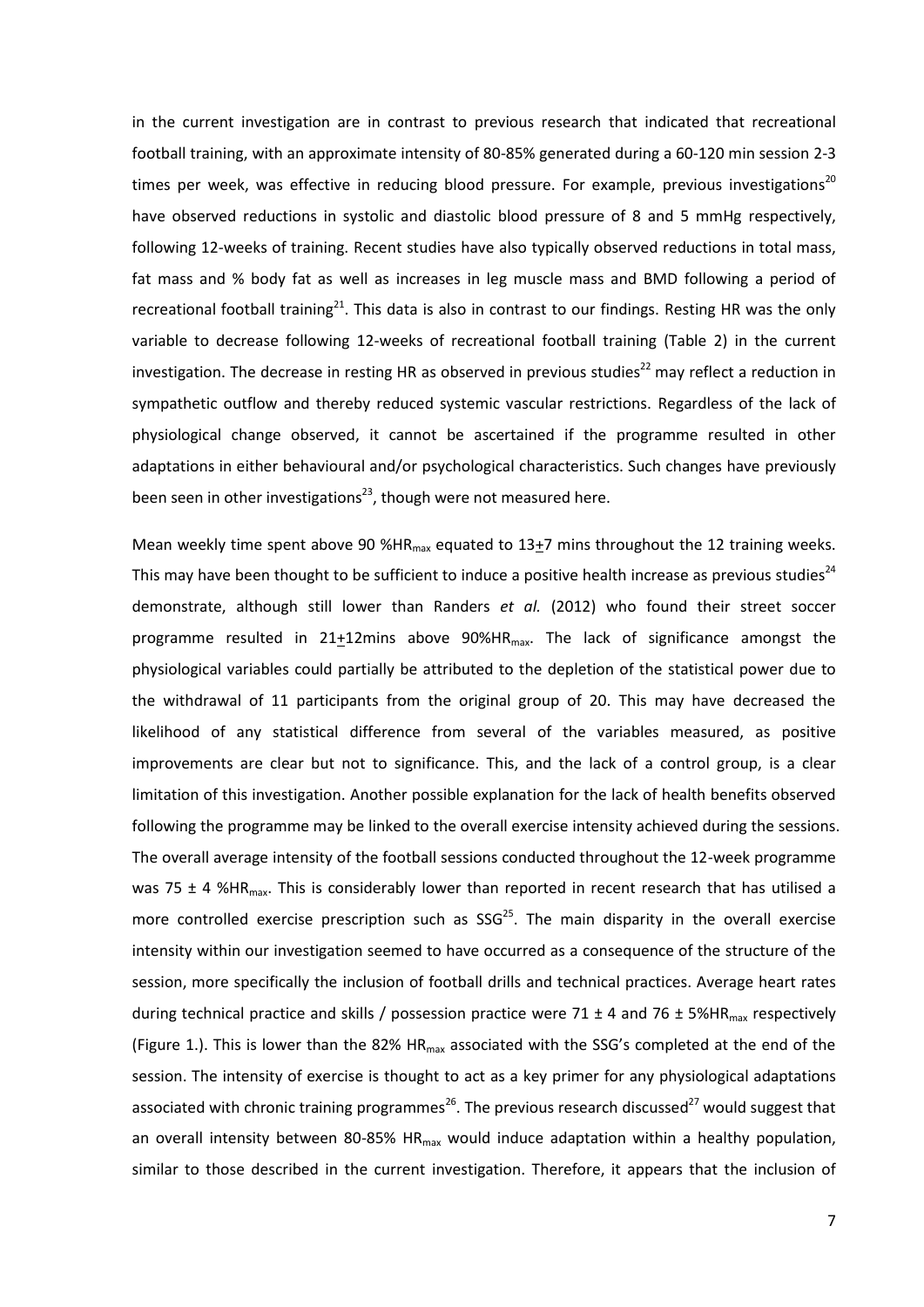technically orientated football drills may have lowered the overall exercise intensity of the session and limited the time that each participant was required to work at near maximal levels of cardiovascular stress. This may suggest that programmes that do not create high physiological loads may not be effective in eliciting positive health gains. Thus, the absence of change in physiological markers of health observed in the current study could be explained by an insufficient training stimulus. An additional factor that may have explain the lack of effectiveness of the programme was the reduced average duration of the sessions (88  $\pm$  18 min, see Table 1) when compared to scheduled completion time of 120 mins. This discrepancy was accredited to poor timekeeping of the HTR population, which severely restricted the ability of the coach to run the session for the appropriate duration.

Exercise conducted as part of community-based football health programmes may therefore, need to be more highly controlled from a physiological viewpoint in order to elicit the desired adaptations that may lead to improvements in health status. Beneficial adaptations to the exercise incorporated in such programmes could include a greater reliance on SSG's or a manipulation of any technically orientated football drill included within the session to increase the physiological load. For example, the size of area, number of players, and the exercise to rest ratio are all important determinants of the overall physiological stress associated with the training stimulus<sup>28</sup> that could be manipulated by the coach to improve the fitness outcomes of the session. Furthermore, SSGs have resulted in lower RPE values than jogging, interval training and strength training<sup>29</sup>. Providing more evidence for the use of SSGs. The current investigation found a higher RPE responses compared to the study by Elbe *et al.*  (2010), although this may be due to the inclusions of training drills, and may have affected participant retention. There is also a need for further research to investigate the optimal dose response for beneficial health adaptations. It could be speculated that training twice per week for 60- 120 mins would be suffice, although this may be dependent on the baseline health of the population undertaking the programme. There is a lack of understanding as to the effect of shorter football training or SSG sessions conducted and maintaining higher exercise intensities. This may be appropriate for populations that are not unhealthy, such as a more aggressive and intense programme can be prescribed, although more research is needed to investigate this hypothesis. Another potential aspect to consider is the development of appropriate standards of coach education for practitioners involved in this type of programme. Typically the coaches that lead community based programmes complete the same educational programmes as coaches who focus on the development of players from a technical and tactical perspective. This type of syllabus may not be suitable for the delivery of a knowledge base that equips individuals to deliver football sessions that are aimed at providing a suitable physiological intensity to improve markers of health.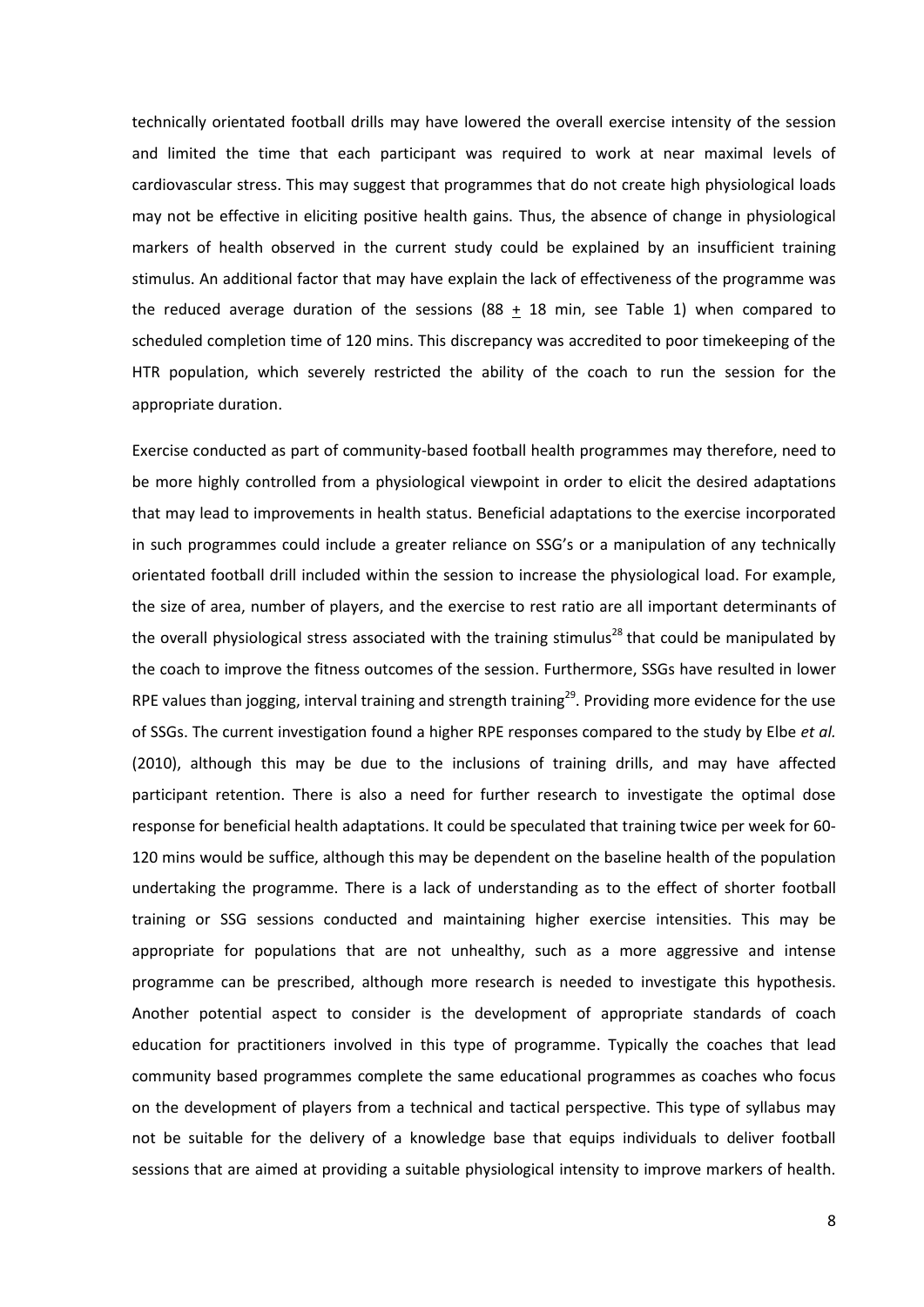This study illustrates that the intensity of the session is paramount in providing beneficial health gains for participants, which may require the use of appropriate measures for the monitoring of the intensity to ensure that the coaches are providing a sufficient load to generate the physiologic and metabolic adaptations. However, the coaches may also need to be mindful of the psychological issues that may impact the participation and potential behavioural change. It is important that the training does not simply become fitness based drills to increase intensity, but retain the inclusion of football based drills and SSGs carefully designed to generate sufficient intensity, as these have shown to provide increases in motivation that can increase physical activity compliance.

In conclusion, community-based football projects endorsed by elite teams may be successful at engaging those from HTR populations and important to combat increasing levels of physical inactivity in the general population and associated levels of obesity and cardiovascular diseases. However, the current study suggests that exercise administered during these programmes may not be efficient in promoting positive health changes, although it was successful in maintaining health over the 12 week intervention. As the HTR population were not necessarily unhealthy, more time could be prescribed for SSGs that may not only increase intensity, but also lower RPE, yet maintain participation. It is important for long-term success that the education of participants and healthy lifestyle messages endorsed by such programmes are supported by measurable positive health adaptations. As such, careful consideration needs to be taken when planning training programmes. The completion of a suitable amount of exercise at a high intensity would seem to be an important component of such a planning process. This may necessitate the improved training and education programmes of personal that are required to deliver the programmes.

## **Acknowledgements**

The authors would like to express their gratitude to the participants of the Premier League Health programme and the staff of Everton in the Community and Everton Football Club.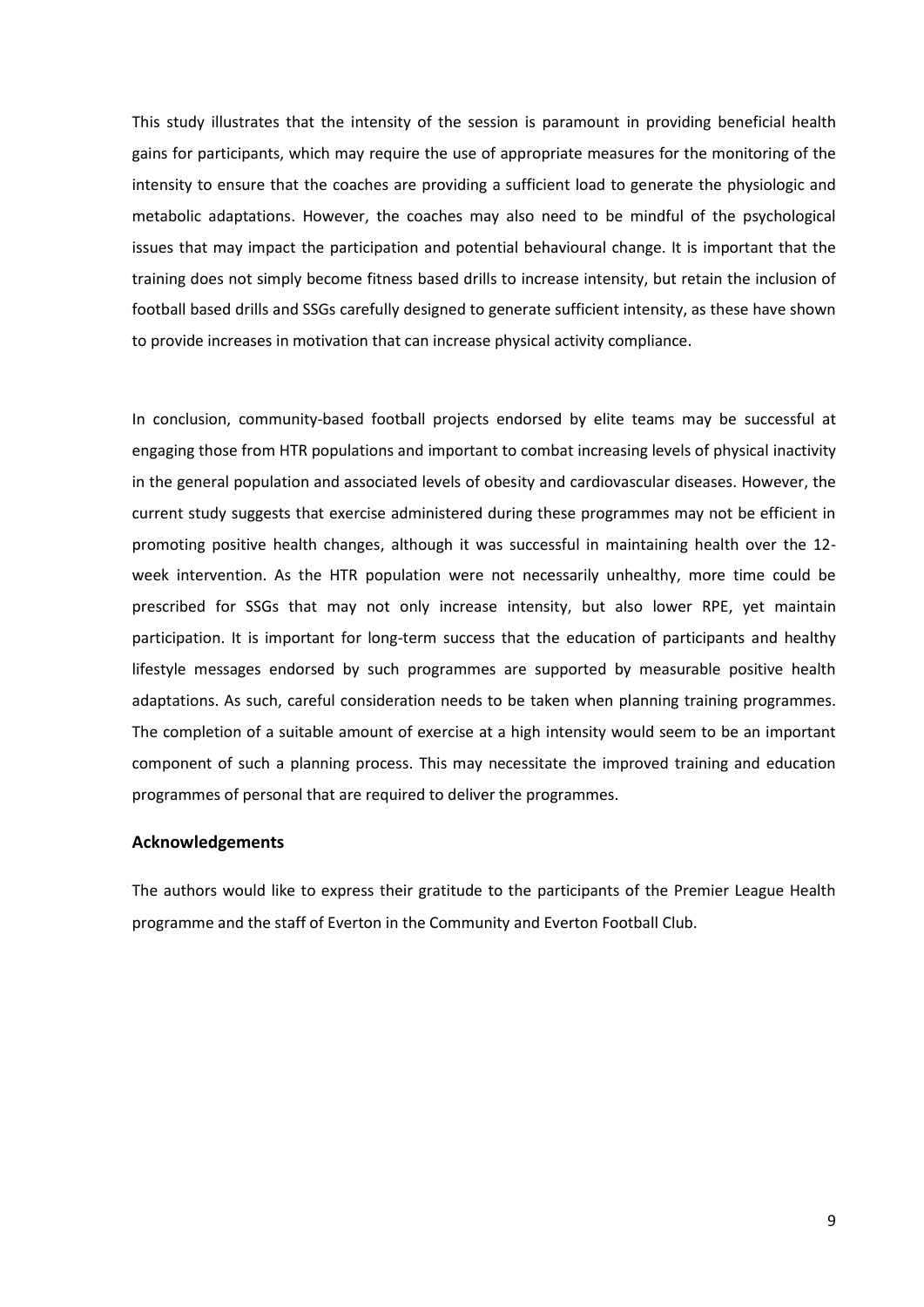1

 $6$ Wilkins and Baker, 2003. Policy for men's health, presented at the Men's health forum

8 Krustrup et al, 2007; 2009; Bangsbo et al, 2009; Anderson et al, 2010; Randers et al, 2010 – SSGs to imporve health benefits

<sup>9</sup>Krustrup et al, 2009

<sup>10</sup>Anderson et al, 2010

 $^{11}$ Randers et al. 2010

<sup>12</sup>Krustrup et al. 2010

 $^{13}$ Krustrup et al, 2007; 2009; Bangsbo et al, 2009; Anderson et al, 2010; Randers et al, 2010 – SSGs to imporve health benefits

 $14$ Golay et al.2013

 $15$ Yates & Williams, 2008 – technical definitions of practice

 $16$ modified by Foster et al, 1995

 $17$ <sub>IBid</sub>

<sup>18</sup>Imellizzeriet al, 2004 - Use of RPE-based training load in soccer

 $19$ Marfell-Jones, Olds, Stewart & Carter, 2006 – guidelines set by ISAK

 $20$ Krustrup et al.2009 – reductions in BP

<sup>21</sup>Bangsbo et al, 2010; Krustrup et al, 2009; 2010a; Randers et al, 2010 – positive changes have been see in body composition

 $^{22}$ Krustrup et al, 2009; Andersen et al, 2010; Randers et al, 2010 – physiology associated with a decrease in HR

<sup>23</sup>Pringle et al, 2013 – behavioural change previously observed when football clubs involved in such programmes

 $24$  Nybo et al, 2010; Krustrup et al, 2010; 2013; Connolly et al, 2014 - would suggest that 13 mins per week training over 90%HRmax could induce positive health benefits.

<sup>25</sup>Bangsbo et al, 2010; Krustrup et al, 2009; 2010a; Randers et al, 2010 – these studies observed a greater intensity during their SSGs

 $26$ Nybo et al, 2010b

<sup>27</sup> Bangsbo et al, 2010; Krustrup et al, 2009; 2010a; Randers et al, 2010

 $28$ Köklüet al, 2011 – determinants of physiological stress during training

 $29$  Elbe et al, 2010 – REP reduced in football training compared to other methods

 $<sup>1</sup>$  Pringle et al, 2011</sup>

 $2$  WHO 2003 – social determinants of health

<sup>&</sup>lt;sup>3</sup> Faugier and Sargeant 1997 - Sampling hard to reach populations

<sup>&</sup>lt;sup>4</sup>Witty and White, 2010

<sup>&</sup>lt;sup>5</sup>Randers et al, 2010; Krustrup et al, 2010 – Soccer training to increase health

 $^7$ Gough, 2013 psychological reasoning behind men's attitudes to health care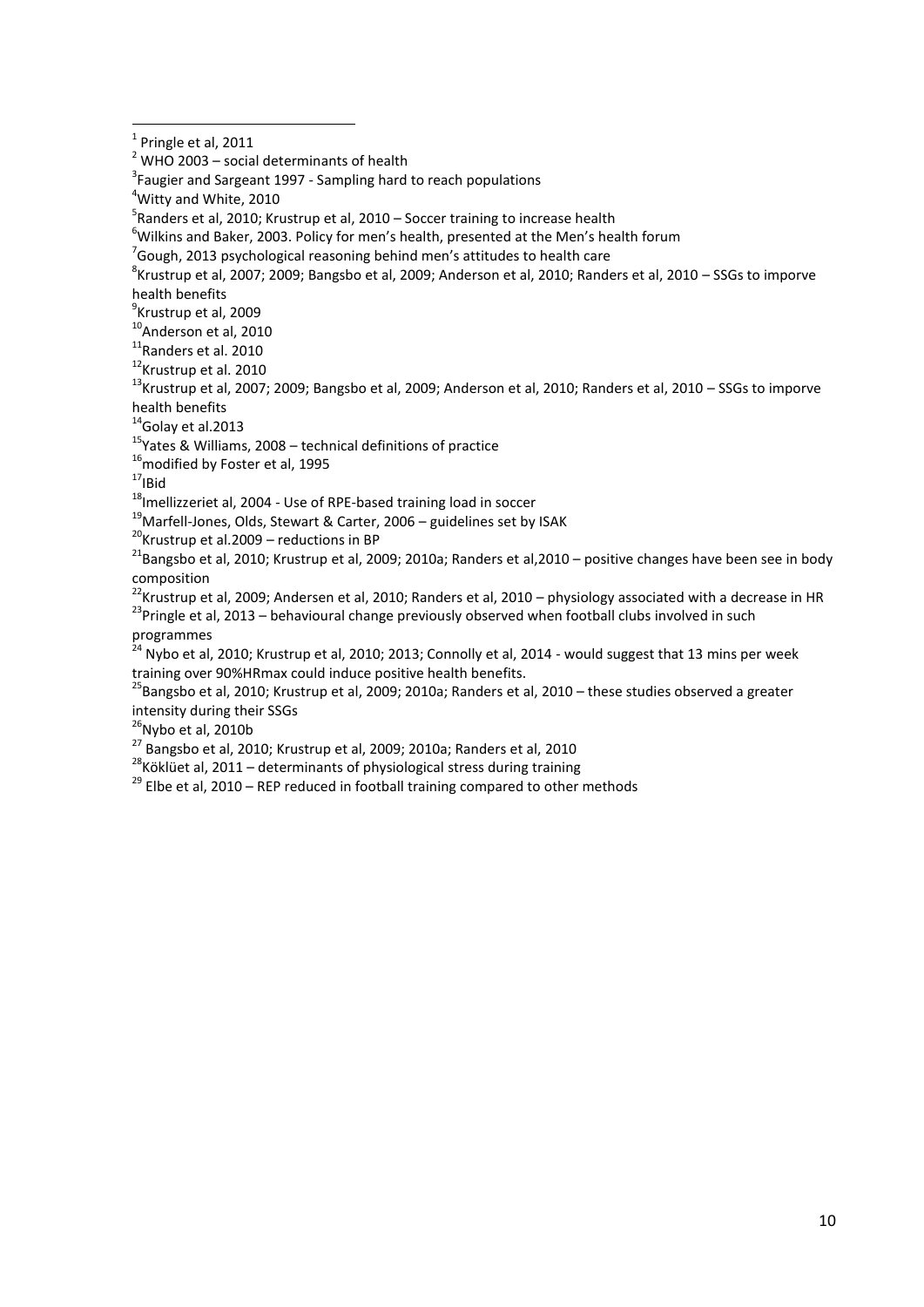## **References**

1

Andersen, L.J., Randers, M.B., Westh, K., Martone, D., Hansen, P.R., Junge, A., Dvorak, J., Bangsbo, J., Krustrup.P. 'Football as a treatment for hypertension in untrained 30-55 year-old men: a prospective randomized study'. *Scandinavian Journal of Medicine & Science in Sports,*20 (2010): 98-102.

Bangsbo, J., Nielsen, J.J., Mohr, M., Randers, M.B., Krustrup, B.R., Brito, J., Nybo, L., Krustrup, P. 'Performance enhancements and muscular adaptations of a 16-week recreational football intervention for untrained women'. *Scandinavian Journal of Medicine & Science in Sports,*20 (2010): 24-30.

Bergeron, M.F. 'Improving health through youth sports: Is participation enough?' *New Directions in Youth Development*, 115 (2007): 27-41.

Elbe, A.M., Strahler, K., Krustrup, P., Wikman, J., Stelter, R. Experiencing flow in different types of physical activity intervention programs: three randomized studies. *Scandinavian Journal of Medicine & Science in Sports,* 20 Supplement (2010): 111-7.

Foster, C., Hector, L., Welsh, R., Schrager, M., Green, M.A., Snyder, A.C. 'Effects of specific versus cross-training on running performance'. *European Journal of Applied Physiology and Occupational Physiology,*70 (1995): 367- 372.

Faugier, J., Sargeant, M. 'Sampling hard to reach populations'. *Journal of Advanced Nursing*, 26 (1997):790-7.

Golay, A., Brock, E., Gabriel, R., Konrad, T., Lalic, N., Laville, M., Mingrone, G., Petrie, J., Phan, T.M., Pietiläinen, K.H.,Anderwald, C.H. 'Taking small steps towards targets - perspectives for clinical practice in diabetes, cardio metabolic disorders and beyond'. *International Journal of Clinical Practice*, 67 (2013): 322-32.

Gough, B. 'The psychology of men's health: Maximising masculine capital'. *Health Psychology*, 32 (2013): 32: 1- 4.

Helgerud, J., Engen, L.C., Wisloff, V., Hoff, J. 'Aerobic endurance training improves soccer performance'. *Medicine and Science in Sports and Exercise*, 33 (2001): 1925 – 1931.

Impellizzeri, F.M., Rampinini, E., Coutts, A.J., Sassi, A., Marcora, S.M. 'Use of RPE-based training load in soccer'.

*Medicine and Science in Sports and Exercise*,36 (2004):1042-7.

Köklü, Y., Aşçi, A., Koçak, F.U., Alemdaroğlu, U.,Dündar, U. 'Comparison of the physiological responses to different small-sided games in elite young soccer players'. *Journal of Strength and Conditioning Research*, 25 (2011): 1522-1528.

Krustrup, P., Bangsbo, J. 'Physiological demands of top-class soccer refereeing in relation to physical capacity: effect of intense intermittent exercise training'. *Journal of Sports Science*, 19 (2001): 811-891.

Krustrup, B. R., Rollo, I., Nielsen, J.N., Krustrup, P. 'Effects on training status and health profile of prolonged participation in recreational football: heart rate response to recreational training and match-play'. *Journal of Sports Science and Medicine*, 6 (2007): 116-117.

Krustrup, P., Nielsen, J.J., Krustrup, B., Christensen, J.F., Pedersen, H., Randers, M.B., Aagaard, P., Petersen, A.M., Nybo, L., Bangsbo, J. 'Recreational soccer is an effective health promoting activity for untrained men'. *British Journal of Sports Medicine*, 43 (2009): 825-831.

Krustrup, P., Christensen, J.F., Randers, M.B., Pedersen, H., Sundstrup, E., Jakobsen, M.D., Krustrup, B.R., Nielsen, J.J., Suetta, C., Nybo, L., Bangsbo, J. 'Muscle adaptations and performance enhancements of soccer training for untrained men'. *European Journal of Applied Physiology*, 108 (2010a): 1247-1258.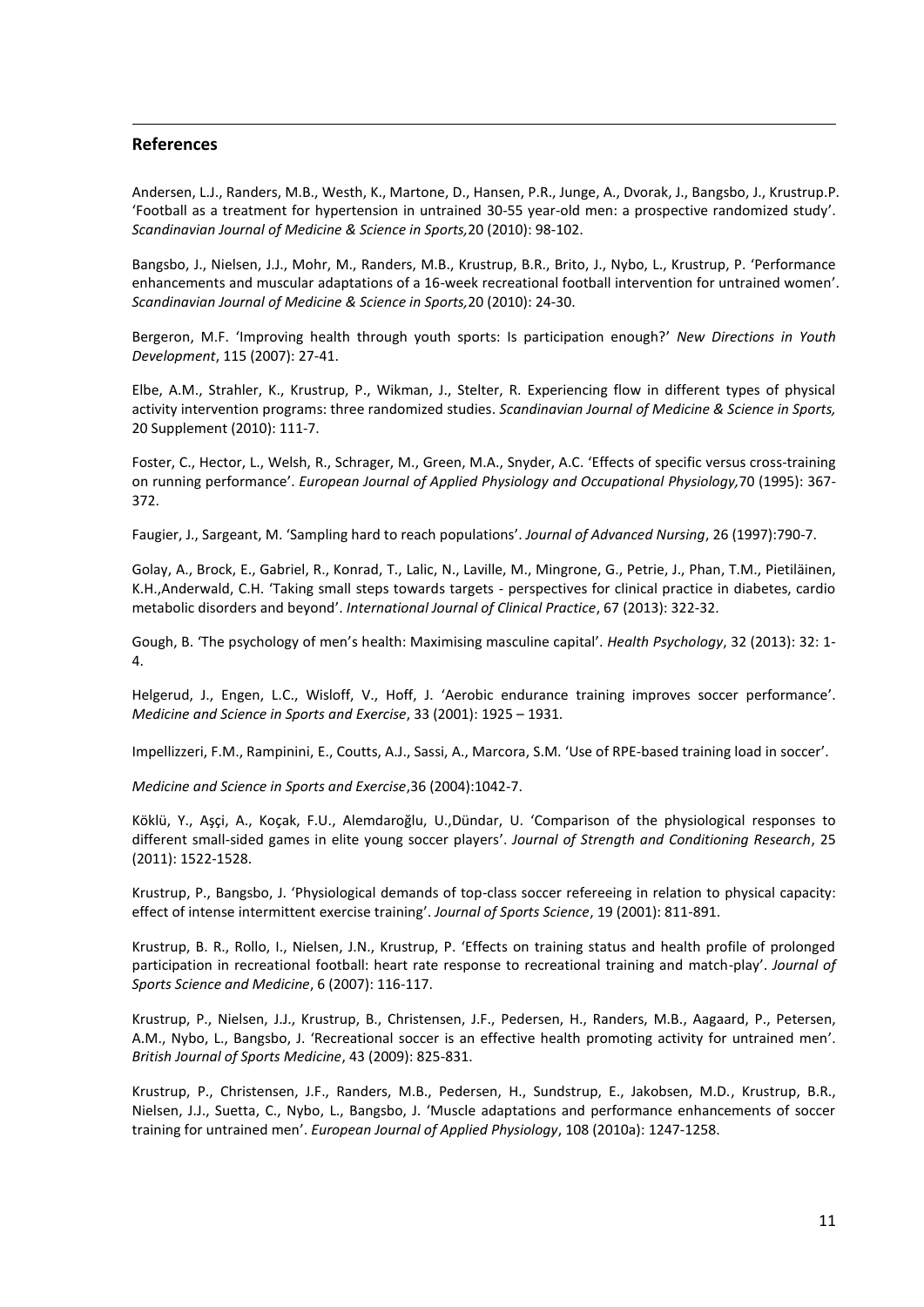Krustrup, P., Hansen, P.R., Randers, M.B., Nybo, L., Martone, D., Andersen, L.J., Bune, L.T., Junge, A., Bangsbo, J. 'Beneficial effects of recreational football on the cardiovascular risk profile in untrained premenopausal women'. *Scandinavian Journal of Medicine & Science in Sports* 20 (2010b): 40-49.

1

Lee, I.M.,Skerrett, P.J. 'Physical activity and all-cause mortality: what is the dose-response relation?' *Medicine and Science in Sports and Exercise*, 34 (2001): 592-595.

Marfell-Jones, M., Olds, T., Stewart, A., Carter, J.E.L. 'International standards for anthropometrical assessment'.*Potchesfstroom: International Society for the Advancement of Kinanthtopometry,* (2006): 1-137.

Nybo, L., Sundstrup, E., Jakobsen, M.D., Mohr, M., Hornstrup, T., Simonsen, L., Bülow, J., Randers, M.B., Nielsen, J.J., Aagaard, P., Krustrup, P. 'High-intensity training versus traditional exercise interventions for promoting health'. *Medicine and Science in Sports and Exercise*, 42 (2010): 1951-1958.

Pringle, A., Zwolinsky, S., Smith, A., Robertson, S., McKenna, J., White, A. 'The pre-adoption demographic and heath profiles of men participating in a programme of men's health delivered in English Premier League football clubs'. *Public Health,* 125 (2011): 411-416.

Pringle, A., Zwolinsky, S., McKenna, J., Daly-Smith, A., Robertson, S., White, A. 'Effect of a national programme of men's health delivered inEnglish Premier League football clubs'. *Public Health* 176 (2013): 18-26.

Randers, M.B., Nielsen, J.J., Krustrup, B.R., Sundstrup, E., Jakobsen, M.D., Nybo, L., Dvorak, J., Bangsbo, J., Krustrup, P. 'Positive performance and health effects of a football training program over 12-weeks can be maintained over a 1-year period with reduced training frequency'. *Scandinavian Journal of Medicine & Science in Sports*, 20 (2010): 80-89.

Randers, M.P., Petersen, J., Andersen, L.J., Krustrup, B.R., Hornstrup, T., Nielsen, J.J., Nordentoft, M., Krustrup, P. 'Short-term street soccer improves fitness and cardiovascular health status of homeless men'. *European Journal of Applied Physiology*, 112 (2012): 2097-2106.

World Health Organisation.(2003). *Social Determinants of Health. Available at: [http://www.who.int/social\\_determinants/publications/en/](http://www.who.int/social_determinants/publications/en/)*[Accessed July 2013]

Wilkins, D., Baker, P. (2003). *Getting it Sorted: a policy programme for men's health.* London: Men's Health Forum.

Witty, K., White, A. (2010).*The Tackling Men's Health evaluation study.* Leeds: Centre for Men's Health, Leeds Metropolitan University.

Yates, I.S., Williams, A.M. (2008). 'The microstructure of practice in soccer: A comparison of duration and frequency of practice'. In T. Reilly, & F. Korkusuz (Eds.), Science and Football VI, Proceedings of the  $6^{th}$  World Congress in Science and Football (pp. 437-441). Antalya, Turkey.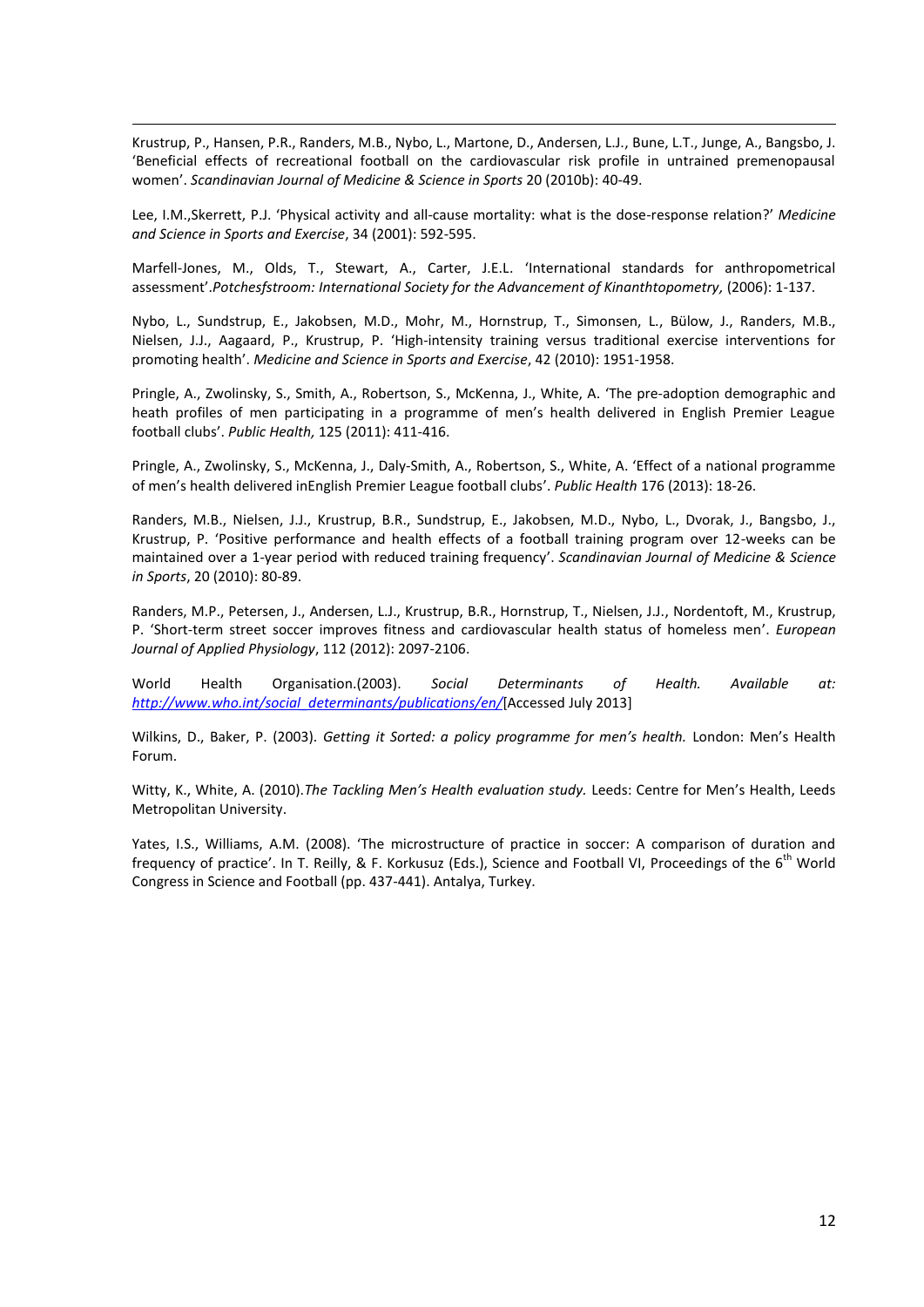## **Tables and Figures**

1

|                | <b>Mean</b>                       |                           |                 | <b>Overall</b>            |                    |                              |
|----------------|-----------------------------------|---------------------------|-----------------|---------------------------|--------------------|------------------------------|
| Week           | <b>Session</b><br><b>Duration</b> | <b>RPE</b><br>$(VAS1-10)$ | <b>RPE</b> load | <b>Mean Heart</b><br>Rate | %HR <sub>max</sub> | Time >90%<br>$HR_{max}(min)$ |
|                | (min)                             |                           |                 | $(beats.min-1)$           |                    |                              |
| Week 1         | $73 + 30$                         | 7±0                       | 511             | $136 \pm 24$              | 75±3               | 10 <sub>±6</sub>             |
| Week 2         | 74±35                             | 6±1                       | 444             | $135 \pm 16$              | 74±3               | $2+2$                        |
| Week 3         | $104+7$                           | 5±1                       | 521             | 145±20                    | 79±3               | $21 \pm 18$                  |
| Week 4         | 93±0                              | 6±0                       | 558             | $132 + 18$                | $72\pm3$           | $10+15$                      |
| Week 5         | 89±1                              | 6±2                       | 534             | $136 \pm 23$              | 74±3               | $15 + 15$                    |
| Week 6         | $80+37$                           | 5±1                       | 400             | $133 \pm 24$              | 73±3               | $8 + 11$                     |
| Week 7         | $92+4$                            | 6±2                       | 552             | $148 + 22$                | 81±3               | $21 \pm 18$                  |
| Week 8         | 99±2                              | $4\pm0$                   | 396             | $141+21$                  | 77±3               | $17+15$                      |
| Week 9         | $92 + 11$                         | 5±1                       | 460             | $132 + 19$                | $72\pm3$           | $14 + 12$                    |
| Week 10        | 100 <sub>±0</sub>                 | $4\pm0$                   | 400             | $140+25$                  | 76±3               | $14 + 15$                    |
| Week 11        | $92\pm3$                          | 6±1                       | 552             | $143 + 19$                | 78±3               | $12+15$                      |
| Week 12        | 53±0                              | 7±0                       | 371             | $132+24$                  | $72\pm3$           | 7±7                          |
| <b>Overall</b> |                                   |                           | 475±71          | 138±7<br>75±3             |                    | 13 <sub>±7</sub>             |
| Mean ± SD      | 88±18                             | 6±1                       |                 |                           |                    |                              |

**Table 1.**Mean ± SD data (n=9) for session duration, RPE, RPE Load, and HR training data for 12 weeks of football training. Mean HR data is the mean of both sessions during the week.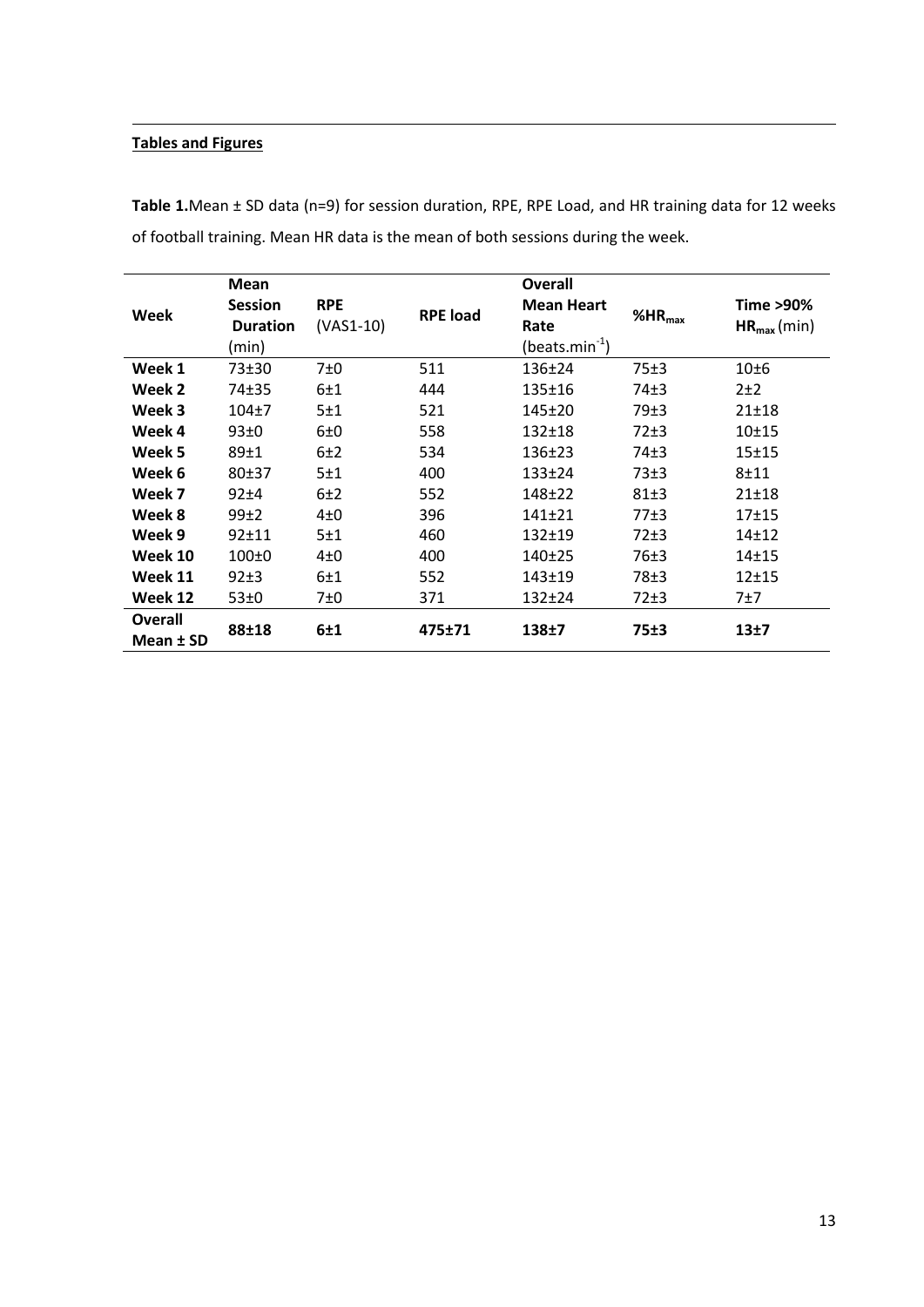|                                       | Week 1            | Week 6            | Week 12                    |
|---------------------------------------|-------------------|-------------------|----------------------------|
| <b>Body Composition</b>               |                   |                   |                            |
| <b>Mass</b> $(kg)$                    | $75.4 \pm 13.7$   | $74.7 \pm 13.7$   | $74.0 \pm 14.7$            |
| <b>BMI</b>                            | 24.85             | 24.62             | 24.39                      |
| <b>BMD</b> ( $g \cdot cm^2$ )         | $1.240 \pm 0.135$ | $1.247 \pm 0.124$ | $1.194 \pm 0.093$          |
| Fat Mass $(kg)^*$                     | $13.9 \pm 6.4$    | $14.7 \pm 7.3$    | $13.8 \pm 6.3$             |
| Lean Mass $(kg)^*$                    | $54.0 \pm 8.9$    | $53.6 \pm 8.3$    | $55.0 \pm 9.7$             |
| Total Fat $(\%)^*$                    | $19.2 \pm 5.8$    | $20.2 \pm 6.4$    | $18.9 \pm 5.6$             |
| <b>Blood Pressure</b>                 |                   |                   |                            |
| Systolic BP (mmHg)                    | $134 \pm 14$      | $134 \pm 12$      | $131 \pm 11$               |
| Diastolic BP (mmHg)                   | $76 \pm 13$       | $78 \pm 9$        | $79 \pm 9$                 |
| <b>RHR</b> (beats.min <sup>-1</sup> ) | $88 \pm 20$       | $87 \pm 22$       | $72 \pm 17$ <sup>#**</sup> |

**Table 2.**Mean ± SD Group body composition, blood pressure and resting heart rate for Weeks 1, 6 and 12.

BMD – Bone mineral density, BMI - Body Mass Index, BP – Blood Pressure, RHR – Resting Heart Rate

\* Indicates subtotal value (i.e. excluding head)

# Significant difference from Week 1

1

\*\*Indicates significant difference from Week 6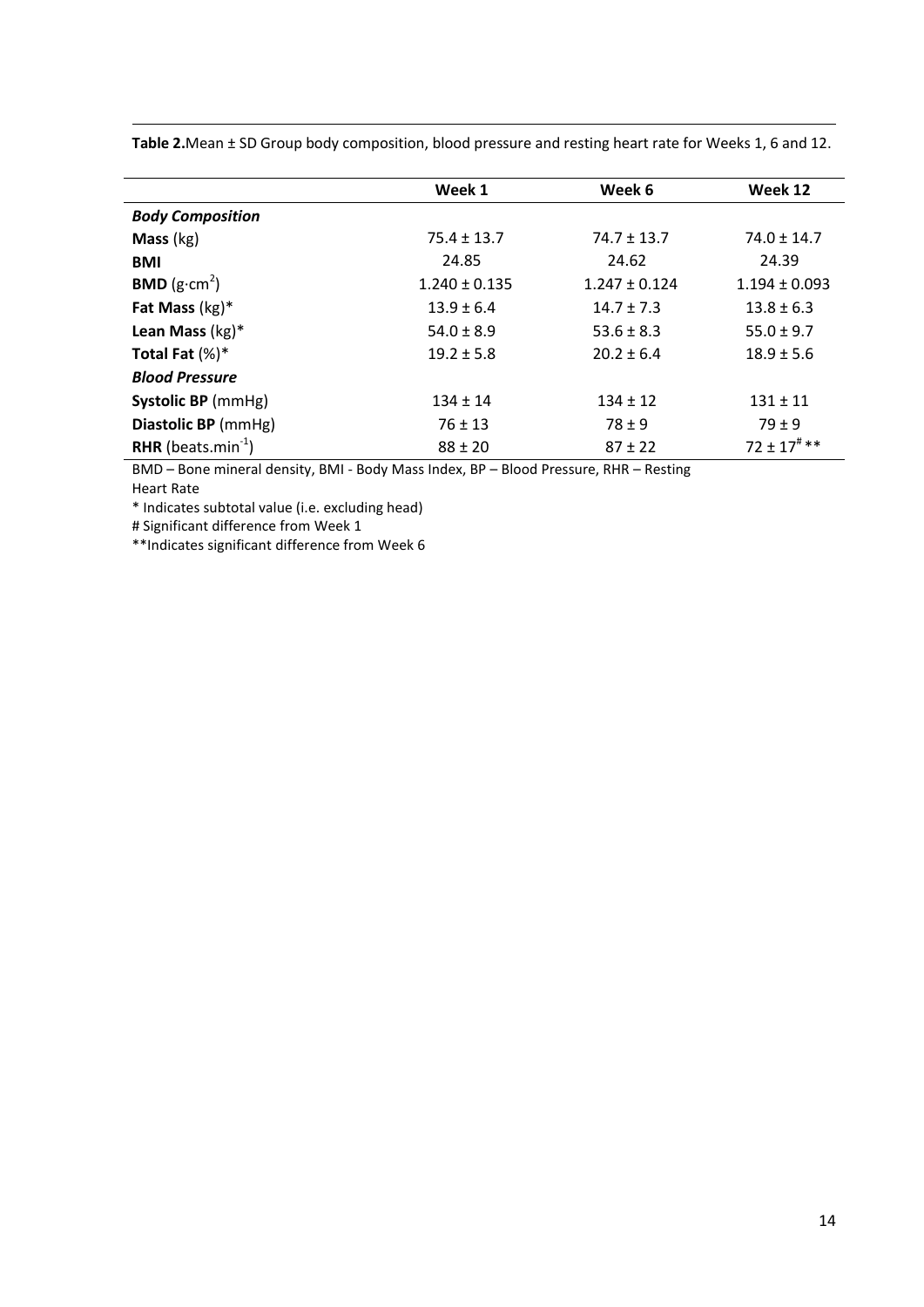**Table 3.**Mean ± SD blood lipid values for Weeks 1, 6 and 12.

1

|                        | Week 1          | Week 6          | Week 12         |
|------------------------|-----------------|-----------------|-----------------|
| Cholesterol (mmol/L)   | $5.28 \pm 0.83$ | $5.28 \pm 0.49$ | $5.31 \pm 0.79$ |
| Triglycerides (mmol/L) | $1.85 \pm 0.42$ | $2.04 \pm 0.43$ | $1.83 \pm 0.40$ |
| HDL (mmol/L)           | $1.10 \pm 0.15$ | $1.13 \pm 0.22$ | $1.12 \pm 0.20$ |
| LDL (mmol/L)           | $3.53 \pm 0.95$ | $3.50 \pm 0.81$ | $3.46 \pm 0.92$ |
| <b>HDL/LDL Ratio</b>   | $0.85 + 0.41$   | $0.95 + 0.57$   | $0.79 + 0.36$   |
|                        |                 |                 |                 |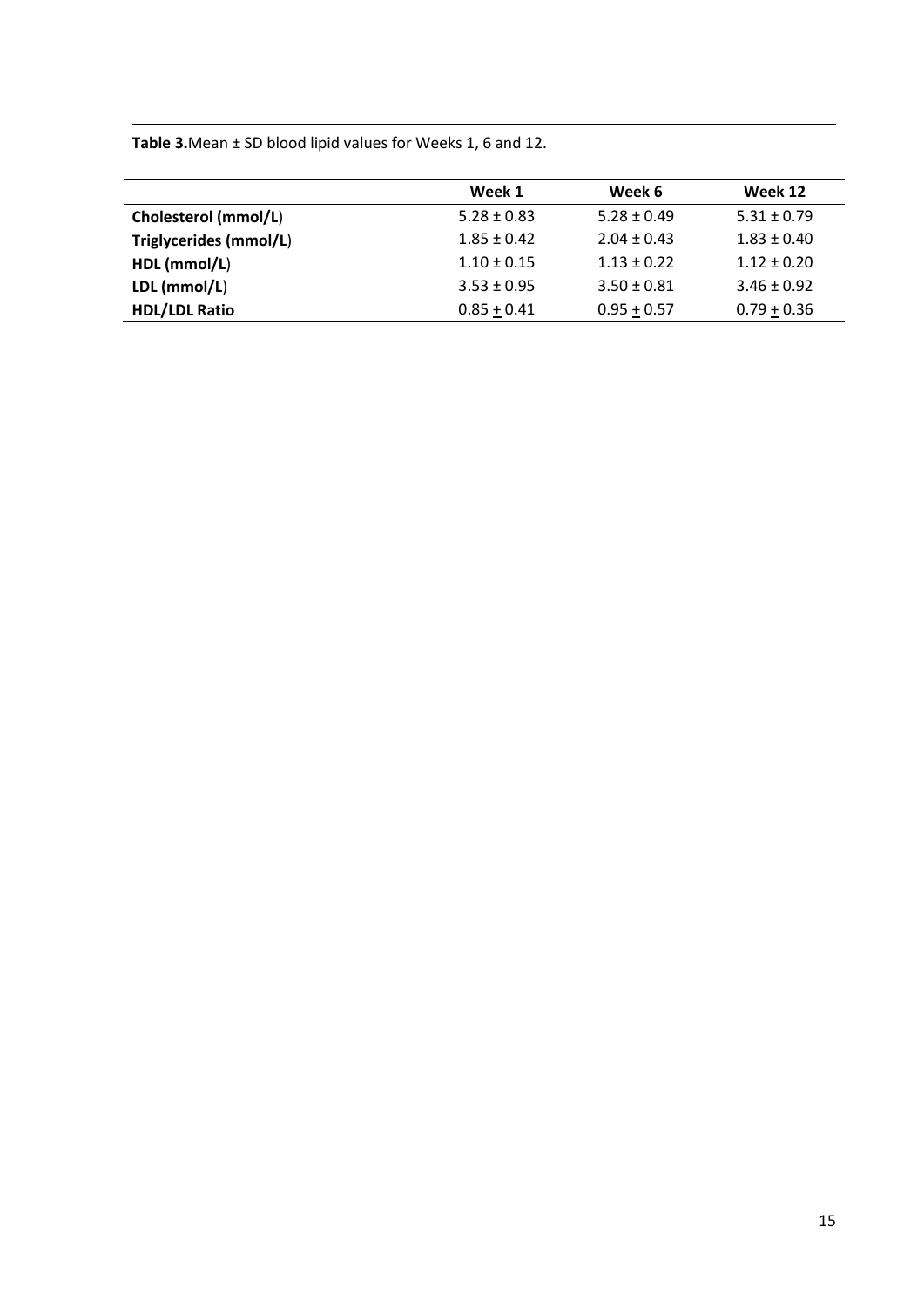

Figure 1. Mean ± SD Heart rate values (%HR<sub>max</sub>) for activity breakdown during football sessions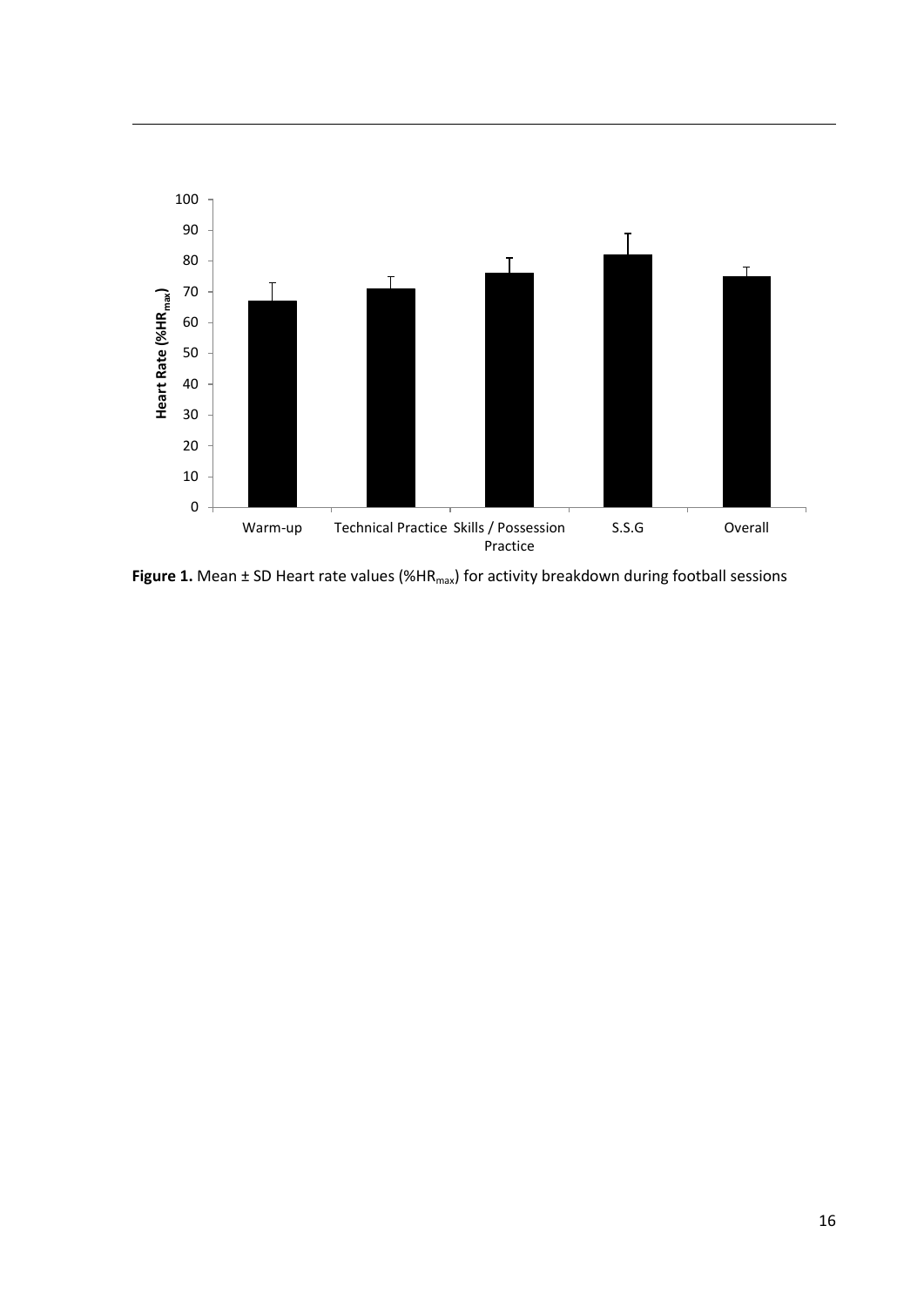

**Figure 2.** Individual HR data for a single session within the programme, highlighting the variability between participants and HR increase during the SSG.